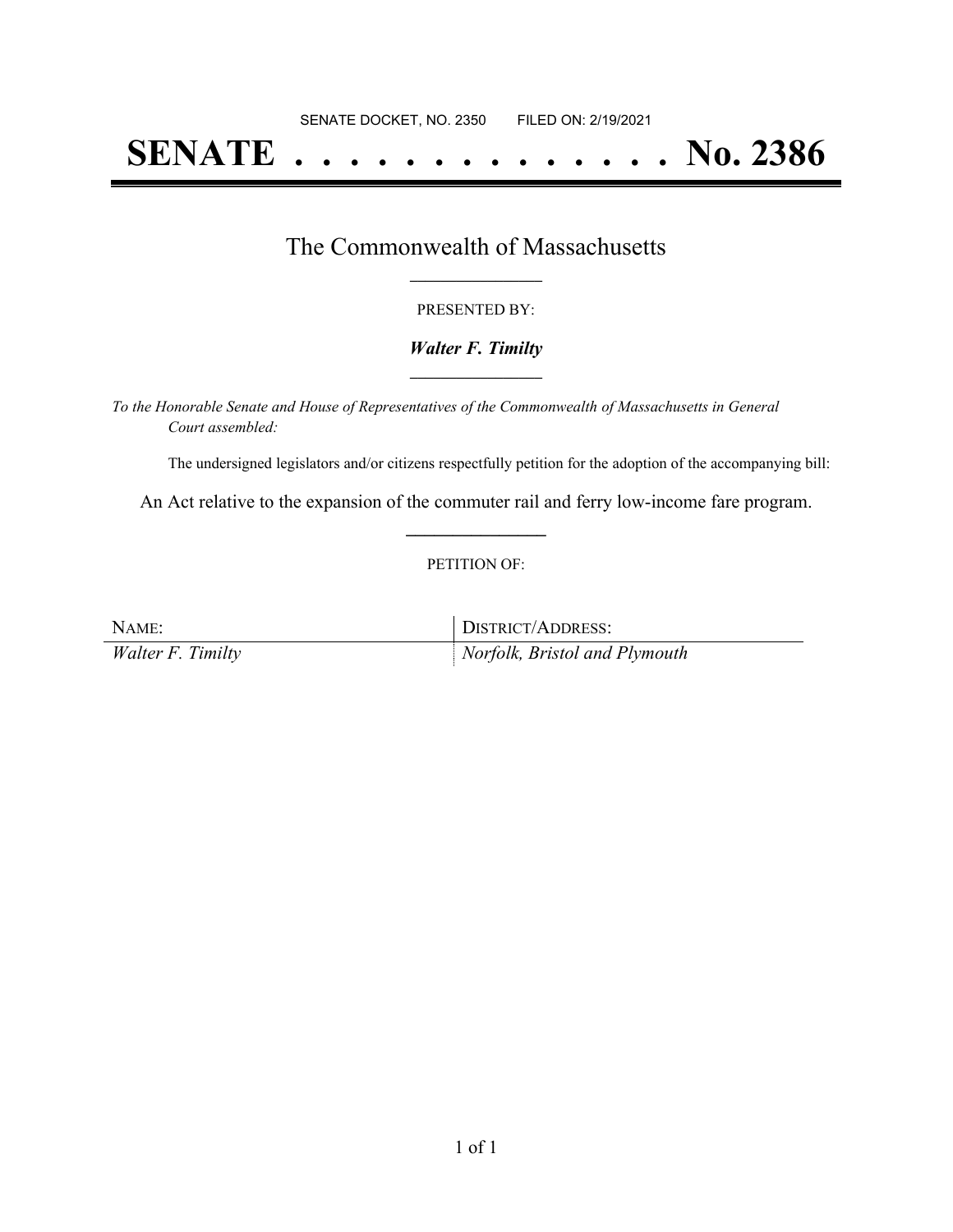# SENATE DOCKET, NO. 2350 FILED ON: 2/19/2021 **SENATE . . . . . . . . . . . . . . No. 2386**

By Mr. Timilty, a petition (accompanied by bill, Senate, No. 2386) of Walter F. Timilty for legislation relative to the expansion of the commuter rail and ferry low-income fare program. Transportation.

### The Commonwealth of Massachusetts

**In the One Hundred and Ninety-Second General Court (2021-2022) \_\_\_\_\_\_\_\_\_\_\_\_\_\_\_**

**\_\_\_\_\_\_\_\_\_\_\_\_\_\_\_**

An Act relative to the expansion of the commuter rail and ferry low-income fare program.

Be it enacted by the Senate and House of Representatives in General Court assembled, and by the authority *of the same, as follows:*

 Notwithstanding any general or special law to the contrary, the Massachusetts Department of Transportation, in coordination with the Executive Office of Health and Human Services, shall conduct a study of the impacts, benefits, and costs of a low-income fare program for the commuter rail and ferry, that provides reduced or discounted transit fares to qualifying 5 riders between the ages of  $25 - 65$ . The study shall include, but not be limited to, an examination of (i) number of riders who would benefit from the program, (ii) number of riders within each zone who would benefit from the program, (iii) the average reduction of each fare by mode, (iii) overall impact on fare revenue, (iv) models for determining eligibility requirements and the verification method, (v) improved methods for advertising existing reduced fare programs and the potential expansion under this study to the general public. The report shall examine the potential for the Department of Transitional Assistance to inform individuals who qualify for MassHealth that they qualify for reduced fare programs under the Massachusetts Bay Transit Authority. The report shall be filed with the clerks of the senate and house of representatives, the